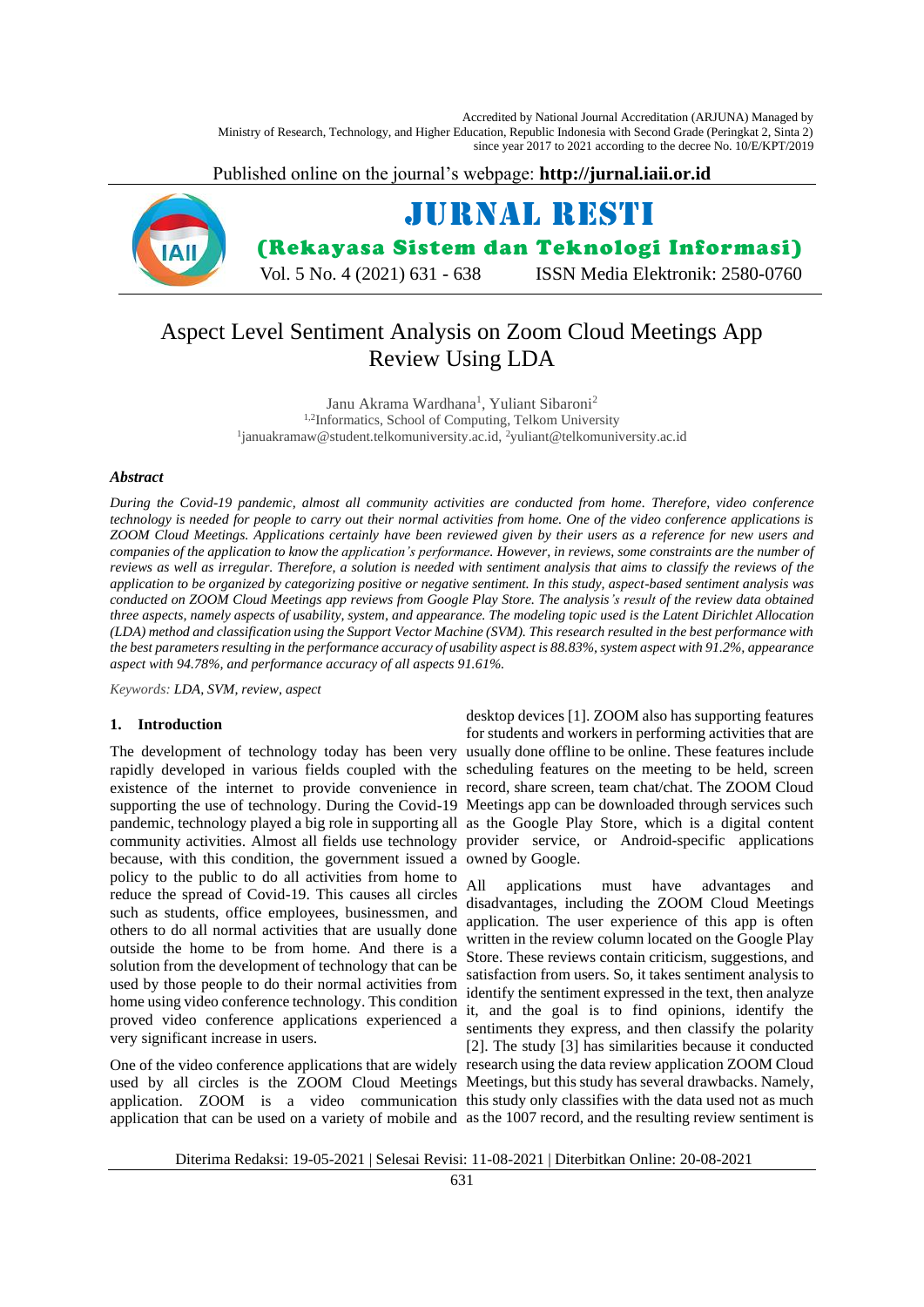still common, so it cannot know the elements or more The topic and limitations of the problem in this study are specific aspects of the product being reviewed. The testing based on test scenarios to determine the study compared the classifying performance of the performance of the model that has been designed. The Naïve Bayes and Support Vector Machine (SVM). And limitation of the problem in this study was that aspectas a result, SVM has better accuracy than Naïve Bayes, level sentiment analysis was conducted using Support with the accuracy of 81.22% and 74.37%.

In other studies by Ekawati [4], aspect-based sentiment analysis was conducted on Indonesian restaurant reviews to display the sentiments of aspects contained in a review such as food, service, price, place. An example of a review is "The place remains comfortable, the cuisine remains delicious, and the service remains friendly". The sentence is included in 3 aspects, namely the place, food, and service of the restaurant that was reviewed. The study produced the highest F1-score was 0.823.

sentiment analysis of E-Commerce user reviews using reviews discuss the design of the appearance of the LDA and Lexicon sentiment. The study conducted three application such as attractive design, simple, easy to scenarios or experiments. Of all the experiments, the understand and others. and aspects of the last usability, training data used is general training data and category reviews discuss the benefits and suitability of the needs /aspect training data. From the three scenarios obtained of the application users, reviews such as this application the best performance with an increase in accuracy worth helps in learning from home, this application is useful to 0.82% by doing a combination of general training data conduct webinars and others. On the system aspect, and data training category/aspect of the best results of the second and first experiments so that it proves that the classes, namely positive, negative, and neutral. combination of general training data and category training data in LDA modeling shows better accuracy than the use of training data respectively. Other LDArelated research conducted by Kaveh [6] discuss about topic modeling on customer complaints using LDA which explains that LDA is an algorithm to address unstructured data and is suitable for analyzing consumer behavior, product reviews, and other research.

In this study, sentiment analysis will be conducted on the 2. ZOOM Cloud Meetings app review sourced from Google Play Store to find out the sentiment contained in t. Not only sentiment in general but more specific positive or negative sentiment by involving what aspects are contained in the ZOOM Cloud Meetings app review. It is useful to know the sentiment of users based on the reviews provided so that it can be used as a reference for new users and the service provider company to know the performance of the application. The classification method used is Support Vector Machine (SVM). SVM is used because it has better performance than other classifiers [7], in this study using Latent Dirichlet Allocation (LDA) topic modeling. This LDA can detect topics in the review data, and the LDA will group or classify by aspect. LDA is used because it can be widely implemented in various domains such as text, images, music, and others. LDA can also be used to perform classification tasks as well as topic grouping tasks. The In this study, sentiment analysis was conducted using data that will be used in this study comes from Play Store Latent Dirichlet Allocation (LDA) as topic modeling reviews collected by doing web scraping data.

The study by Wahyudi [5] conducted an aspect-based quality, sound, and others. Aspects of appearance, Vector Machine (SVM) with the Latent Dirichlet Allocation (LDA) topic modeling. The data used in the form of review data ZOOM Cloud Meetings application in Indonesian with the amount of 6000 data comes from the Google Play Store. The data is divided into three aspects, namely system aspects, appearance, and usability. These aspects are determined based on the analysis results of the review data used and these three aspects are aspects owned by the ZOOM Cloud Meetings application. Aspects of the review system discuss the performance of the system that the application has such as login features, registration, video appearance, and usability, each has three polarity

> The purpose of this study was to create an aspect-level sentiment analysis system on the ZOOM Cloud Meetings app review data sourced from Google Play Store using Support Vector Machine with Latent Dirichlet Allocation topic modeling as well as measuring the performance of the system that has been created.

#### **2. Research Method**



Figure 1. System Architecture

and then classifying sentiment using Support Vector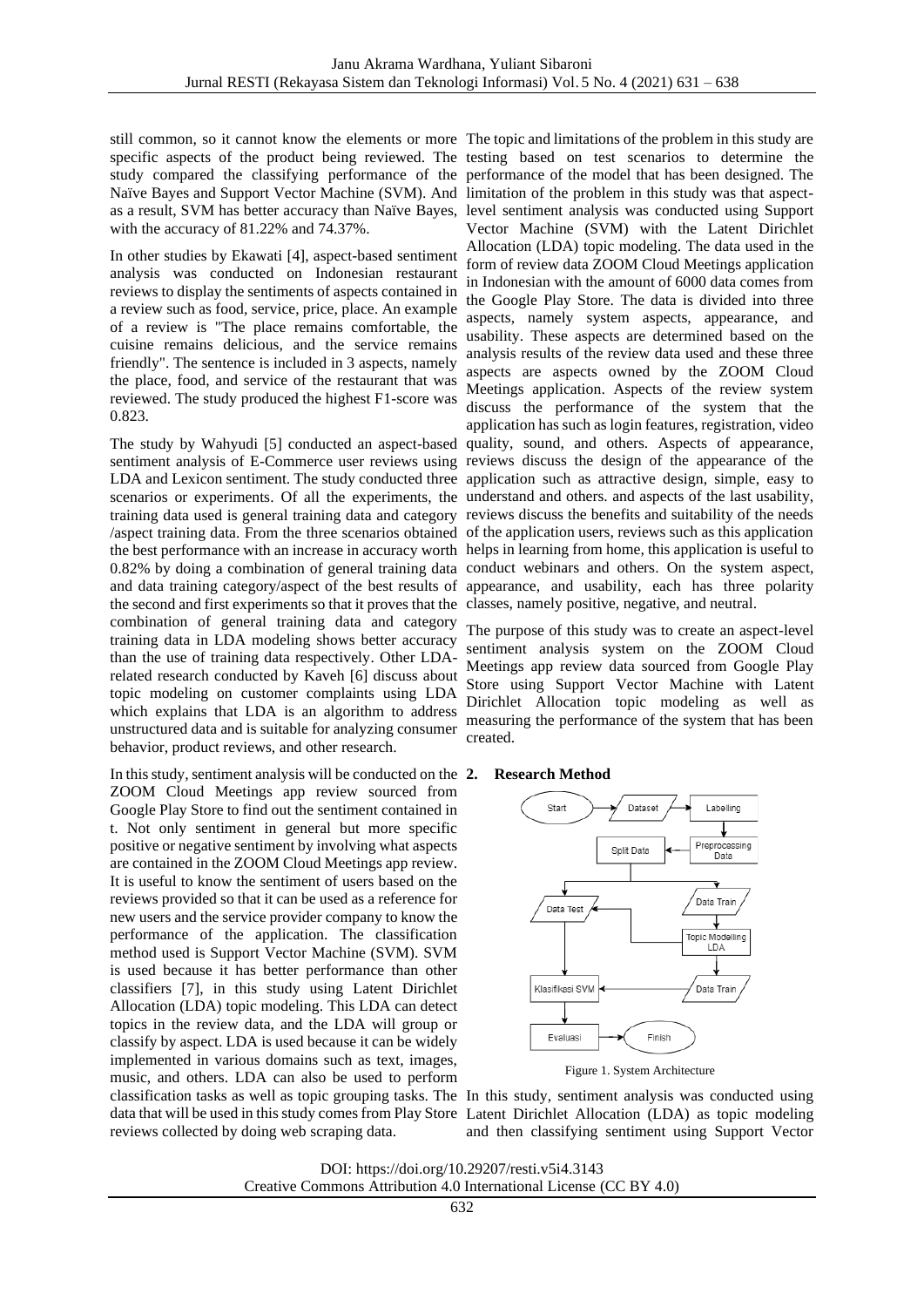Machine (SVM), which can be seen in figure 1, which is The first step is case folding. Case folding is to change the flow of the research process.

## 2.1. Dataset

In this study, the data source used came from a review of the ZOOM Cloud Meetings application located on the Play Store. Data retrieval is done by scraping using the Google play scraper library in Python. WEB scraping is a method or way to get data in the form of documents from a WEB site. The way web scraper works starts with entering one or more URLs for scraping 16 Then, the The second step is tokenization. Tokenization is a specifically according to the given URL[8].

Researchers collected as many as 6000 data records. The data collected is Indonesian reviews and the location of app users located in Indonesia. Once the scraping process is complete, the data is saved in CSV format.

# 2.2 Labelling Data

After obtaining the data set to be used, the next process college students who have previously discussed the that is not descriptive and appears in large numbers and content or discussion that is reviewed in every aspect. has no connection with the information needed [10]. be discussed together. In this study, there are three of the stopword removal process. aspects will be used, namely the system, appearance, and usability. In every aspect, there are three polarity classes to be classified, namely the positive class with a value of 1, the negative class with a value of -1, and the neutral class with a value of 0. In table 1, there are examples of data erosion results as well as labeling data.

Table 1. Example of Result Scraping and Label Data

| Review                                                                                                  |          | System Appearance/ Usability<br>Design |  |
|---------------------------------------------------------------------------------------------------------|----------|----------------------------------------|--|
| Fitur dan tampilan sangat<br>mudah digunakan<br>serta<br>dipahami                                       | 1        |                                        |  |
| Aplikasi suaranya kadang<br>kadang suka putus putus dan<br>juga kadang kadang<br>suaranya kecil (@) (@) | $-1$     |                                        |  |
| Aplikasi ini sangat berguna<br>untuk sy.jadi bisa mengajar<br>anak murid sy                             | $\Omega$ |                                        |  |
| Terima kasih zoom sangat<br>membantu untuk memenuhi<br>syarat kartu prakerja                            | Ω        | 0                                      |  |

## 2.3 Preprocessing Data

After the previous stage, we already get the data. At this stage, researchers preprocess the data that has been obtained. Preprocessing is the stage of processing data that has been obtained into the ideal data to be processed. Preprocessing is done automatically using Python. Here are the preprocessing stages performed.

all letters in a word and sentence to be equal by changing all letters to lowercase [9]. In table 2, there is an example of the case folding process.

Table 2. Case Folding

| <b>Before</b>                     |  | After                                                 |          |     |
|-----------------------------------|--|-------------------------------------------------------|----------|-----|
| Terimakasih @Zoom sdh terimakasih |  |                                                       | $@$ zoom | sdh |
|                                   |  | mempermudah saya mengikuti mempermudah saya mengikuti |          |     |
| WEBinar dengan baik               |  | webinar dengan baik                                   |          |     |

scraper will extract the data on the selected web page preprocessing stage that aims to convert a sentence into words that will be processed for the next stage. in table 3 there is an example of tokenization process.

Table 3. Tokenization

| <b>Before</b>       |       | After                                             |
|---------------------|-------|---------------------------------------------------|
| terimakasih         | @zoom | sdh 'terimakasih', '@zoom', 'sdh,                 |
|                     |       | mempermudah saya mengikuti 'mempermudah', 'saya', |
| webinar dengan baik |       | 'mengikuti', 'webinar',                           |
|                     |       | 'dengan', 'baik'                                  |

is to label the data set. This process is carried out by 3 The third step is stopword removal. Stopword is a word when 3 college students find reviews quite difficult to This process is done using the NLTK library to get a list determine including what classes and what aspects will of Indonesian stopwords. In table 4, there is an example

Table 4. Stopword Removal

| 'terimakasih', '@zoom', 'sdh, 'terimakasih', '@zoom', 'sdh,<br>'saya', 'mempermudah', 'mengikuti',<br>'mempermudah', | <b>Before</b> | After |
|----------------------------------------------------------------------------------------------------------------------|---------------|-------|
| 'webinar', 'webinar', 'baik'<br>'mengikuti'.<br>'dengan', 'baik'                                                     |               |       |

The fourth step is to remove mention, link/URL, hashtag, emoticon, punctuation. In the sentence data reviews, sometimes there are characters other than letters such as emoticons and words that are not needed by researchers, such as hashtags, links, punctuation, and others. So, it must be eliminated for the review data to be more efficient to process. in table 5, there is an example from the result in this process.

Table 5. Remove Mention, Link/URL, Hashtag, Emoticon, Punctuation

| <b>Before</b>                                               | After             |
|-------------------------------------------------------------|-------------------|
| 'terimakasih', '@zoom', 'sdh, 'terimakasih', 'zoom', 'sdh', |                   |
| 'mempermudah', 'mengikuti', 'mempermudah', 'mengikuti',     |                   |
| 'webinar', 'baik'                                           | 'webinar'. 'baik' |

The fifth step is normalization. This normalization is the process to resolve words that have errors such as typos, the presence of abbreviations. Then the words will be returned to the original word form. Words that have the error will be normalized based on the 7277 words of normalization that have been created by researchers. Table 6 can be seen the process of normalization results.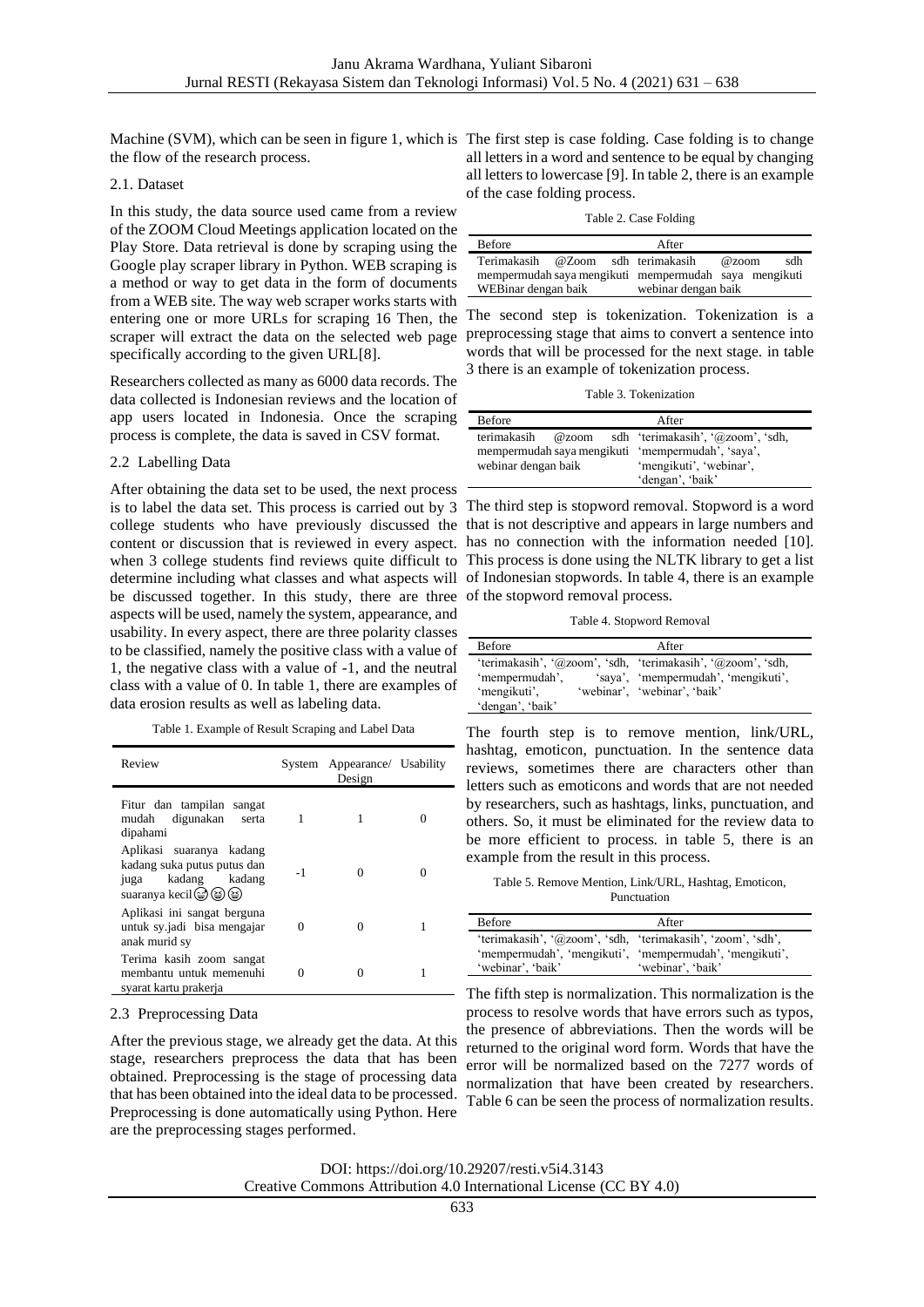Table 6. Normalization

| <b>Before</b>     | After                                                                                                                                         |
|-------------------|-----------------------------------------------------------------------------------------------------------------------------------------------|
| 'webinar', 'baik' | 'terimakasih', 'zoom', 'sdh', 'terimakasih', 'zoom', 'sudah',<br>'mempermudah', 'mengikuti', 'mempermudah', 'mengikuti',<br>'webinar', 'baik' |

The last step is stemming. Stemming aims to remove the words contained in a word. This stemming process is done using sastrawi stemmer. In table 7, there is an example of the stemming process.

Table 7. Stemming

| <b>Before</b>                                                 | After  |
|---------------------------------------------------------------|--------|
| 'terimakasih', 'zoom', 'sudah' 'terimakasih', 'zoom', 'sudah' |        |
| 'mempermudah', 'mengikuti', 'mudah', 'ikut', 'webinar',       |        |
| 'webinar', 'baik'                                             | 'haik' |

#### 2.3. Split Data

Split data is a method used to evaluate the performance of machine learning models by dividing entire sets of data into train data used for fit models and test data used to evaluate the fit model of the data train.

This study will be divided from 6000 dataset records, will be used 70% or 4200 data records as training data After producing the model from the LDA process then and 30% or 1800 data records as data testing. The the model will be trained using Support Vector Machine configuration is used because it increases the possibility by using experiments on four kernels, namely Linear, of sharing all aspects, especially in the sharing of test Sigmoid, Polynomial, and Gaussian. It will then data. therefore, use 30% configuration for test data. generate a model of the data train that will be used for table 8 shows the results of class label distribution after the SVM classification process. Support Vector data split.

Table 8. label distribution after data split

|               | Label   | Usability | Aspect<br>System | Appearance |
|---------------|---------|-----------|------------------|------------|
|               | Positif | 3170      | 318              | 367        |
| Data<br>Train | Negatif | 157       | 299              | 146        |
|               | Netral  | 873       | 3583             | 3687       |
|               | Positif | 1357      | 137              | 161        |
| Data<br>Test  | Negatif | 70        | 121              | 72         |
|               | Netral  | 373       | 1542             | 1567       |

# 2.4. Latent Dirichlet Allocation

Next, perform topic modeling with Latent Dirichlet Allocation topic modeling. LDA is one of the Text Mining approaches used to find hidden text data and find relationships between text data [11]. The relationship between text data is determined by doing by reducing features or reducing dimensions by mapping them to topics, which in the topic of course there are words that belong to the entire text data set used [12]. The LDA groups text data based on the topics in the text data set, which is done in a clustering-like way that is grouped based on the similarity of each text data. This LDA is used to summarize, cluster, and connect or process large data because the LDA generates topics that exist in the processed text data. In the LDA form, the document is represented as a random mix for each resulting topic, while the topic is derived from the word distribution. Here is the form of the LDA [13].



In figure 2, there are several parameters used in the LDA.  $β$  is Dirichlet parameters over the distribution of words to the topic so that the smaller the word will be discussed in the topic.  $\alpha$  is a Dirichlet parameter so that if the greater the value of  $\alpha$  then the more topics will be discussed. And also, on the contrary, if the less value  $\alpha$ then the fewer topics will be discussed. φ is the distribution of words to topics in the corpus. K is a collection of topics, Wn is the observed word, N is a collection of words. M is a document, Zn is the topic for the Nth word in the document M. And  $\theta$  is the distributed topic of the document M.

#### 2.4. Support Vector Machine

Machine (SVM) is one of the methods in supervised learning that is usually used for classification. SVM is used to find the best hyperplane by maximizing the distance between classes. The hyperplane is a function that can be used to separator between classes [14]. In figure 3 below, SVM has two classes, namely +1 (on white circles) and -1 (on black circles). The line between the dotted lines is called a hyperplane. This study will use class +1 for positive class and -1 for negative class.



Figure 3. SVM

SVM tries to find the best hyperplane as a separator between two kinds of objects. The best hyperplane is a hyperplane located in the middle between two sets of objects from two classes, as shown in figure 3, obtained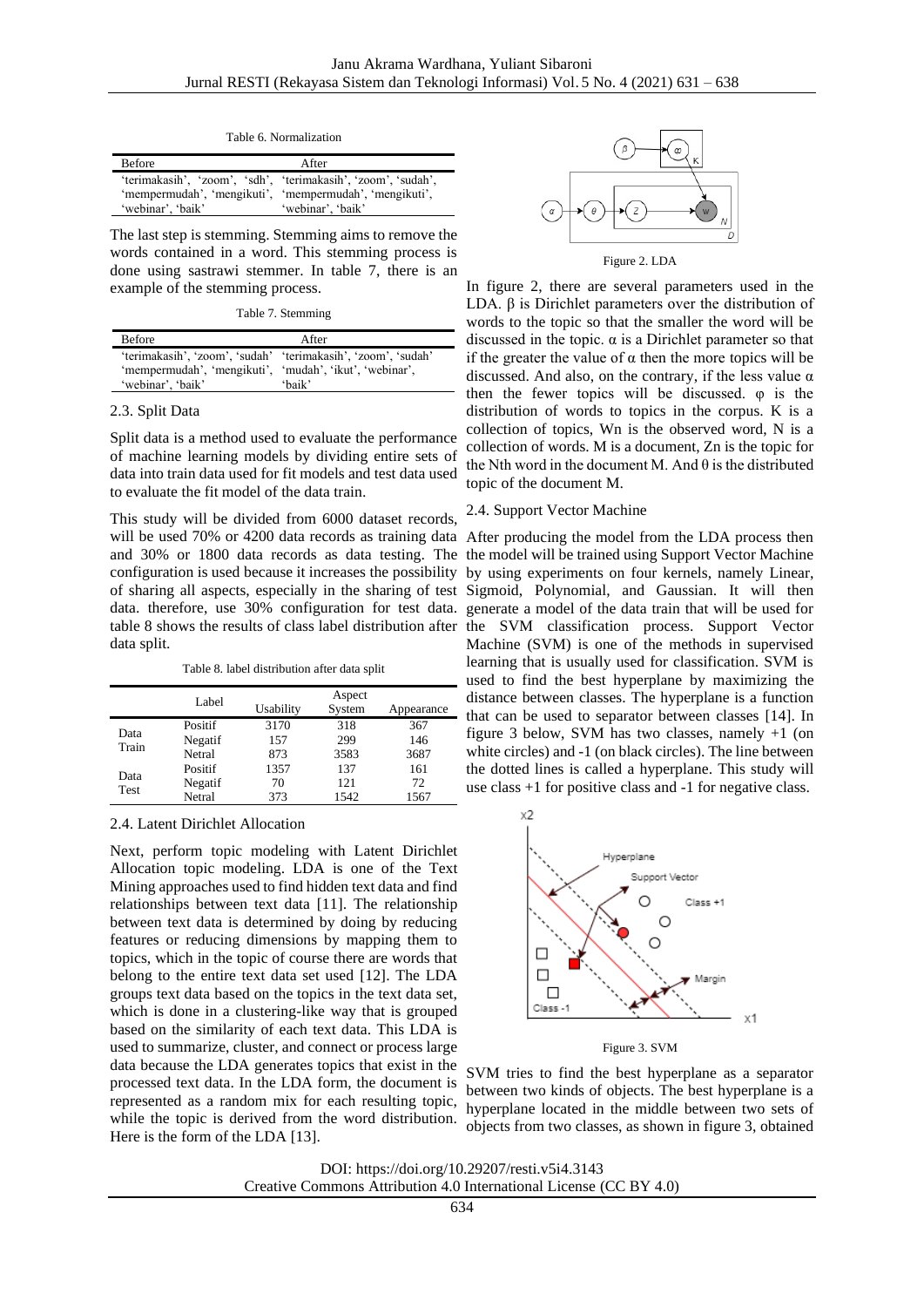by maximizing the margin or distance between two sets of objects from different classes. There is a hyperplane that supports classes  $-1$  and  $+1$  can be seen in equations 1 and 2.

$$
w. x_i + b \le -1 \tag{1}
$$

$$
w. x_i + b \ge +1 \tag{2}
$$

The margin between the two classes can be calculated by finding the distance between the two hyperplanes supporting both classes, using formula 3 [14]:

$$
\frac{1}{2}||w||^2
$$
 (3)

Data problems cannot be linearly separated in the input space, SVM soft margins cannot find hyperplanes, so they cannot have good accuracy and do not generalize properly. The kernel is needed to transform data into higher dimensional spaces. Formulas 4, 5, and 6 are formulas from several kernels.

Polynomial: 
$$
k(x_i x_j) = (x_i x_j + 1)^d
$$
 (4)

Gaussian: 
$$
k(x, y) = \exp(-\frac{\|x - y\|^2}{2\sigma^2})
$$
 (5)

$$
Sigmoid: k(x, y) = \tanh(\alpha x^T y + c)
$$
 (6)

## 2.5. Evaluation

Evaluation is done to measure the performance of the system that has been built. The evaluation stage using the confusion matrix after that measuring the performance of the system is done by calculating accuracy, precision, recall, and f1-score [15].

|  |  | Table 9. Evaluation |
|--|--|---------------------|
|  |  |                     |

| <b>Actual Class</b> | Predicted |    |
|---------------------|-----------|----|
| Positive            | TР        | FP |
| Negative            | FМ        | TN |

Information for table 9:

True Positive (TP): data predicted positive and first scenario are in table 10. originally positive.

True Negative (TN): data predicted negative and original negative.

False Negative (FN): negative and originally predicted positive data.

False Positive (FP): data predicted positive and original negative.

Accuracy is the ratio of the number of accurate predictions per document with the total number of all predictions classified. Formula 7 is an accuracy formula.

$$
Accuracy = \frac{TP + TN}{TP + FP + TN + FN}
$$
 (7)

Precision is the ratio of the number of relevant documents to the total number of documents found by the classifier. Formula 8 is a precision formula.

$$
Precision = \frac{TP}{TP + FP}
$$
 (8)

The recall is the ratio of the number of documents recovered by a classifier to the total number of relevant documents. Formula 9 is a recall formula.

$$
Recall = \frac{TP}{TP + FN} \tag{9}
$$

F1-score is an average harmonic combination of precision and recall that is directly proportional to the value of both. Formula 10 is an F1-score formula.

$$
F1 - Score = \frac{2(Precision \times Recall)}{(Precision + Recall)}
$$
 (10)

# **3. Result and Discussion**

The testing in this study used ZOOM Cloud Meetings app review data as much as 6000 data sourced from Google Play Store. Data sets that have gone through the preprocessing process will be divided into 70% train data and 30% test data. And then, the topic modeling process will be done using LDA to get the model to be used for SVM classification. There are 3 test scenarios.

#### 3.1. Scenario 1

In this first test scenario, the experiment will be conducted by assuming in the parameters the number of topics in the LDA as many as 5 different topics in the form of 5 topics, 10 topics, 20 topics, 40 topics, and 60 topics. For parameters  $\alpha$  worth 0.001 for topic distribution in documents/reviews, and β worth 0.001 for word distribution in topics. After obtaining the model produced from LDA with the values of parameters that have been determined, then the model will be classified using SVM with testing four kernels, namely Linear, Sigmoid, Polynomial, and Gaussian. The results in this

The results of the first test scenario with a difference of five parameters of the number of LDA topics in this study obtained performance results in the form of everincreasing accuracy. In a test scenario using an experiment's five parameters the number of different topics is 5 topics, 10 topics, 20 topics, 40 topics, and 60 topics. This can be seen in figure 4. In this test scenario, performance accuracy would be better if the number of topics on the LDA was higher on the data used in this study. This happens because of the reduction in LDA dimensions by making the topic a feature, in contrast to other methods such as TF-IDF or bag of words that map

DOI: https://doi.org/10.29207/resti.v5i4.3143

Creative Commons Attribution 4.0 International License (CC BY 4.0)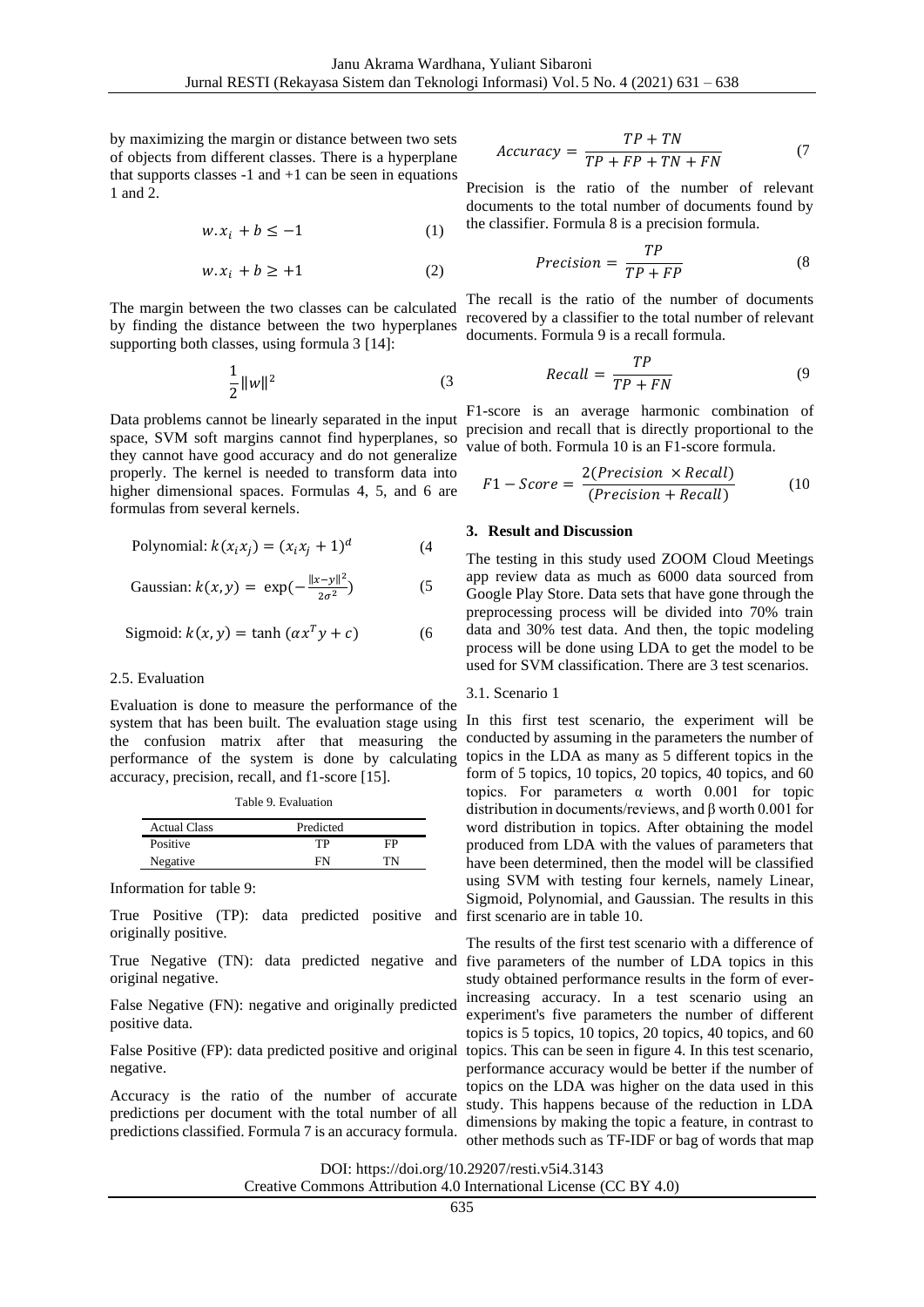directly to the token or word to be displayed. So, the accuracy performance will certainly be reduced due to the decrease in dimensions [16]. But that does not mean that with a higher number of topics, the more optimal the performance for any other data. optimization of the number of topics depending on the data used. The first trial scenario with five different topics with 5, 10, 20, 40, and 60, produced the best accuracy performance with 60 topics.

Table 10. Result Scenario 1

| as the number of topics of 60 topics. The choice of the     |
|-------------------------------------------------------------|
| Gaussian kernel because it has the best accuracy            |
| performance compared to other kernels, proves that the      |
| data used in this study is non-linear. because the          |
| accuracy performance of the Gaussian kernel is better       |
| than that of the Linear kernel. Can be seen in table 12     |
| can be seen the best results of each parameter number of    |
| topics and kernel. With Gaussian kernel with a value of     |
| $C = 1$ results in the best accuracy of 91.61% with a total |
| of 60 features.                                             |
|                                                             |

Table 11. Range Parameter

| Number of<br>Topics | Kernel     | Accuracy |  |
|---------------------|------------|----------|--|
|                     | Linear     | 86.33%   |  |
|                     | Sigmoid    | 82.37%   |  |
| 5                   | Polynomial | 86.41%   |  |
|                     | Gaussian   | 86.34%   |  |
|                     | Linear     | 87.56%   |  |
| 10                  | Sigmoid    | 84.01%   |  |
|                     | Polynomial | 87.62%   |  |
|                     | Gaussian   | 88.09%   |  |
|                     | Linear     | 88.88%   |  |
| 20                  | Sigmoid    | 86.47%   |  |
|                     | Polynomial | 89.01%   |  |
|                     | Gaussian   | 89.88%   |  |
|                     | Linear     | 90.29%   |  |
| 40                  | Sigmoid    | 87.38%   |  |
|                     | Polynomial | 89.7%    |  |
|                     | Gaussian   | 91.17%   |  |
|                     | Linear     | 90.74%   |  |
|                     | Sigmoid    | 88.57%   |  |
| 60                  | Polynomial | 89.74%   |  |
|                     | Gaussian   | 91.61%   |  |



Figure 4. Comparison of Scenario 1 Accuracy Results

# 3.2. Scenario 2

The second test scenario is to implement SVM parameter tuning to get the best parameters and to test the tuning of SVM parameters in linear, sigmoid, polynomial, and Gaussian kernels with the parameters of the number of topics i.e. 5 topics, 10 topics, 20 topics, 40 topics, and 60 topics, Resulting in the best performance results. In table 11 is the parameter value that will be used for tuning the parameter.

The most optimal results are obtained from the second test scenario by tuning SVM parameters using the Gaussian kernel with a parameter value of  $C = 1$  as well

| Parameter                   | Value                                 |                |          |
|-----------------------------|---------------------------------------|----------------|----------|
| C                           | 0.1, 1, 10, 100, 1000                 |                |          |
| Kernel                      | Linear, Sigmoid, Polynomial, Gaussian |                |          |
| Table 12. Result Scenario 2 |                                       |                |          |
| Number<br>of Topics         | Kernel                                | $\overline{C}$ | Accuracy |
| 5                           | Linear                                | 10 dan 100     | 86.36%   |
|                             | Sigmoid                               | 0.1            | 84.82%   |
|                             | Polynomial                            | 1 dan 10       | 86.41%   |
|                             | Gaussian                              | 1              | 86.34%   |
| 10                          | Linear                                | 1              | 87.56%   |
|                             | Sigmoid                               | 0.1            | 86.19%   |
|                             | Polynomial                            | 10             | 87.78%   |
|                             | Gaussian                              | 1              | 88.09%   |
| 20                          | Linear                                | 100 dan 1000   | 89.05%   |
|                             | Sigmoid                               | 0.1            | 88.47%   |
|                             | Polynomial                            | 10             | 89.31%   |
|                             | Gaussian                              | 1              | 89.88%   |
| 40                          | Linear                                | 10             | 90.52%   |
|                             | Sigmoid                               | 0.1            | 89.03%   |
|                             | Polynomial                            | 10             | 90.23%   |
|                             | Gaussian                              | 1              | 91.17%   |
| 60                          | Linear                                | 100            | 91.08%   |
|                             | Sigmoid                               | 0.1            | 89.28%   |
|                             | Polynomial                            | 10             | 90.71%   |
|                             | Gaussian                              | 1              | 91.61%   |

In figure 5, the results of the experiment of five parameters number of topics with the best use of parameters of each kernel results from tuning parameters showed results like the previous scenario of improved performance results on each parameter the number of topics used in this test.



Figure 5. Comparison of Scenario 2 Accuracy Results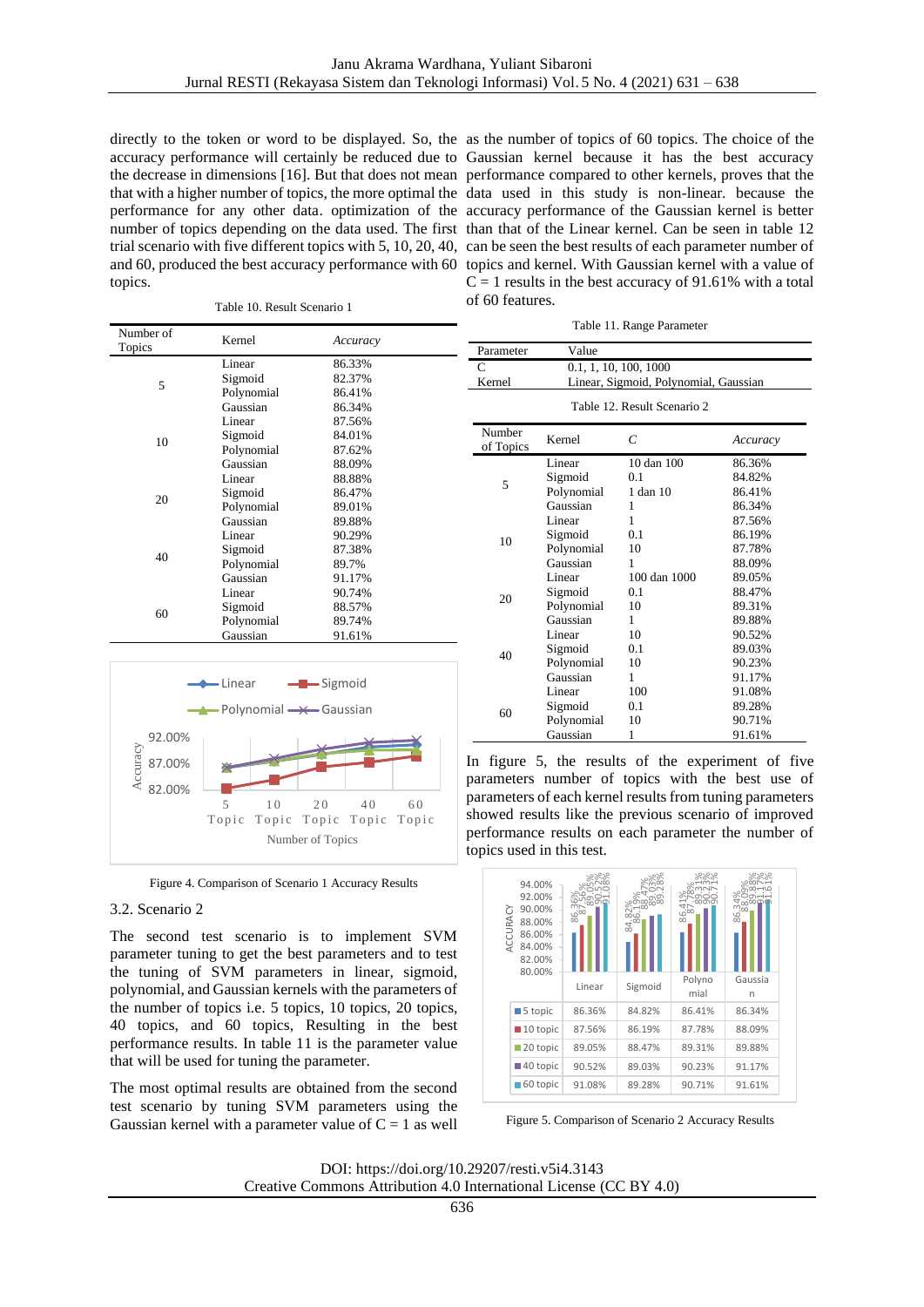# 3.3. Scenario 3

After getting the parameters C, kernel, and the best number of topics from the test scenario that has been done, the performance results of each aspect that has been determined in this study. In figure 6 shows the best performance results in the form of accuracy, precision, recall, and f1-score with the best Gaussian kernel parameters used.



Figure 6. Result Scenario 3

It can be seen in figure 6 the results of performance accuracy from the aspect of usability are 88.83%, f1 score with 88.39. For aspect System produces an accuracy of 91.2% as well as 90.3 for f1-score. The appearance gets 94.78% accuracy and an f1-score of  $\frac{1}{161}$ 94.32.

# **4. Conclusion**

Based on the results of the tests and analysis that has been done, it can be concluded that the system designed is aspect level sentiment analysis using Latent Dirichlet Allocation and SVM classification can be built using 6000 ZOOM Cloud Meetings application review data sourced from Google Play Store. In this study, five experiments were conducted for the parameters of the number of topics, namely as many as 5 topics, 10 topics, [10] 20 topics, 40 topics, and 60 topics, and conducted test scenarios using linear kernels, Sigmoid, Polynomial, and Gaussian. This study resulted in the performance of the  $_{[11]}$ most optimal system accuracy of 91.61%, consisting of the performance of 3 aspects, namely aspects of usability with 88.83%, aspects of the system with 91.2%, and aspects of appearance with 94.78%. The most optimal result is obtained by using parameter C worth 1, 60 topics and use the Gaussian kernel. This, at the same time, proves that from the five experiments to the parameters, the number of different topics will result in increased performance from the experiment number of 5 [14] topics as the smallest to the number of topics 60. In addition to being influenced by the number of topics or features, it can occur because it is influenced by the distribution of words on topics where the interrelationship between words in a topic also affects the distribution of topics in the document.

In further research, it was suggested to combine Dirichlet's Latent Allocation method with other methods such as TF-IDF or Word2vec and conduct experiments using classifiers other than Support Vector Machine such as Naïve Bayes, K-Nearest Neighbors and others.

# **Reference**

- [1] Zoom, "Zoom Help Center," 2021. [Online]. Available: https://support.zoom.us/hc/en-us (accessed Aug. 16, 2021).
- [2] W. Medhat, A. Hassan, and H. Korashy, "Sentiment analysis algorithms and applications: A survey," *Ain Shams Eng. J.*, vol. 5, no. 4, pp. 1093–1113, 2014, doi: 10.1016/j.asej.2014.04.011.
- [3] N. Herlinawati, Y. Yuliani, S. Faizah, W. Gata, and S. Samudi, "Analisis Sentimen Zoom Cloud Meetings di Play Store Menggunakan Naïve Bayes dan Support Vector Machine," *CESS (Journal Comput. Eng. Syst. Sci.*, vol. 5, no. 2, pp. 293– 298, 2020, doi: 10.24114/cess.v5i2.18186.
- [4] D. Ekawati and M. L. Khodra, "Aspect-based sentiment analysis for Indonesian restaurant reviews," in *ICAICTA 2017,International Conference on Advanced Informatics: Concepts, Theory and Applications International Conference on Advanced Informatics: Concepts, Theory and Applications*, 2017, pp. 1–6, doi: 10.1109/ICAICTA.2017.8090963.
- [5] E. Wahyudi and R. Kusumaningrum, "Aspect Based Sentiment Analysis in E-Commerce User Reviews Using Latent Dirichlet Allocation (LDA) and Sentiment Lexicon," in *ICICOS 2019 - 3rd International Conference on Informatics and Computational Sciences: Accelerating Informatics and Computational Research for Smarter Society in The Era of Industry 4.0, Proceedings*, 2019, pp. 1–6, doi: 10.1109/ICICoS48119.2019.8982522.
	- K. Bastani, H. Namavari, and J. Shaffer, "Latent Dirichlet allocation (LDA) for topic modeling of the CFPB consumer complaints," *Expert Syst. Appl.*, vol. 127, pp. 256–271, 2019, doi: 10.1016/j.eswa.2019.03.001.
- [7] Suhardjono, W. Ganda, and H. Abdul, "Prediksi Kelulusan Menggunakan Svm Berbasis Pso," *Bianglala Inform.*, vol. 7, no. 2, pp. 97–101, 2019.
- [8] Trias Ismi, "Web Scraping: Pengertian dan Apa Saja Manfaatnya Bagi Bisnis," *glints*, 2021. [Online]. Available: https://glints.com/id/lowongan/web-scrapingadalah/#.X7YvE2gzaMp (accessed Mar. 11, 2021).
- H. Manning, Christopher D. and Raghavan, Prabhakar and Schutze, *Introduction to Modern Information Retrieval*. USA: Cambridge University Press, 2008.
- K. SetyoNugroho, "Dasar Text Preprocessing dengan Python," *Medium.com*, 2019. [Online]. Available: https://medium.com/@ksnugroho/dasar-text-preprocessingdengan-python-a4fa52608ffe (accessed Nov. 12, 2020).
- H. Jelodar et al., "Latent Dirichlet allocation (LDA) and topic modeling: models, applications, a survey," *Multimed. Tools Appl.*, vol. 78, no. 11, pp. 15169–15211, 2019, doi: 10.1007/s11042-018-6894-4.
- [12] D. M. Blei, A. Y. Ng, and M. I. Jordan, "Latent Dirichlet allocation," *J. Mach. Learn. Res.*, vol. 3, no. 4–5, pp. 993–1022, 2003, doi: 10.1016/b978-0-12-411519-4.00006-9.
- C. Doig, "Introduction to Topic Modeling in Python,"<br>CONTINUUM analytics. 2015. [Online]. Available: *continues*, 2015. [Online]. Available: http://chdoig.github.io/pygotham-topic-modeling/#/ (accessed Nov. 16, 2020).
- [14] J. P. Jiawei Han, Micheline Kamber, *Data mining: Data mining concepts and techniques, third edition*. San Francisco: Morgan Kaufmann Publishers, 2012.
- [15] I. Mathilda Yulietha and S. Al Faraby, "Klasifikasi Sentimen Review Film Menggunakan Algoritma Support Vector Machine," *e-Proceeding Eng.*, vol. 4, no. 3, pp. 4740–4750, 2017.